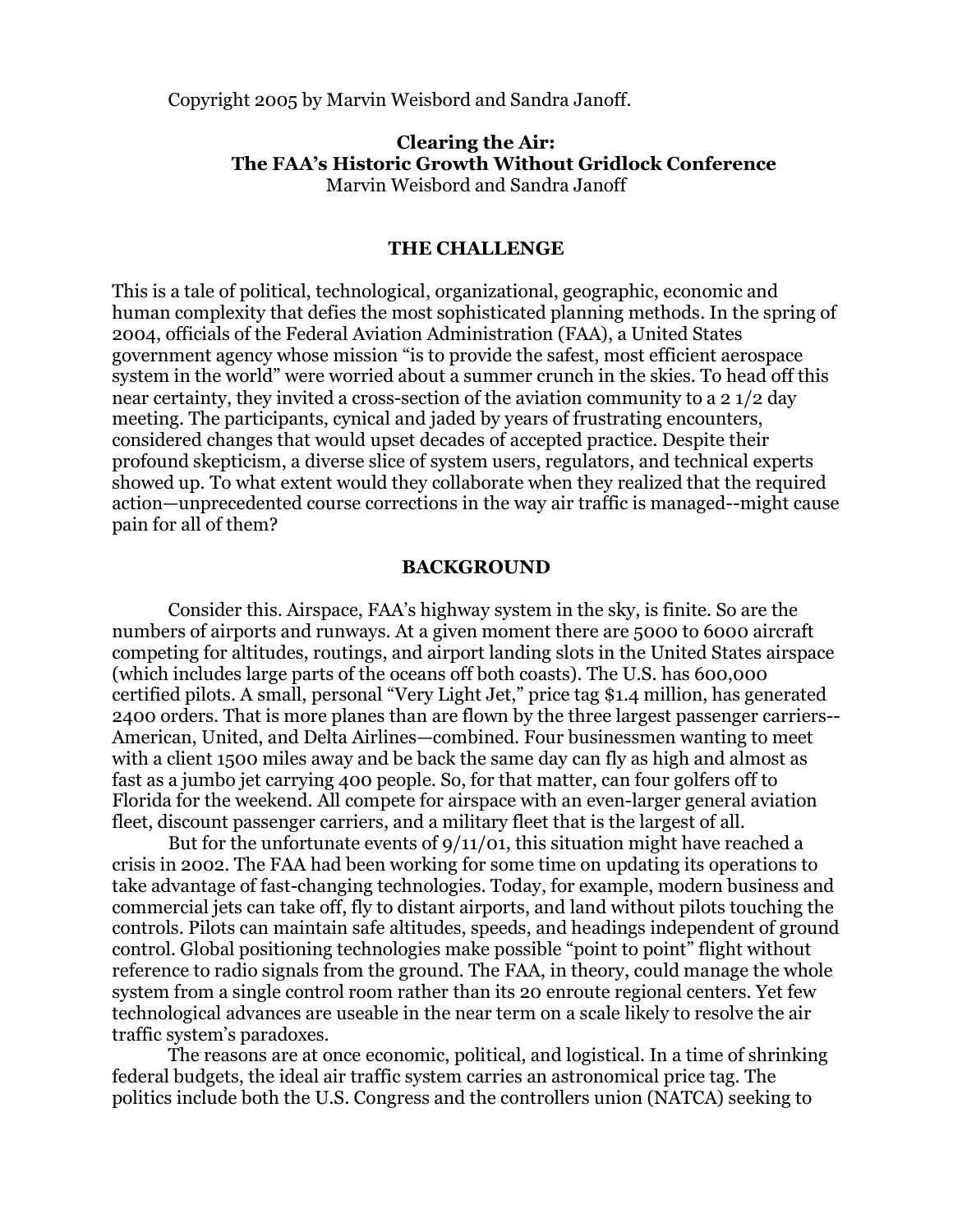preserve employment. The logistics are tied to mind-boggling systems complexity. In the short run, keeping the system going and growing is, despite a welter of rules and regulations, dependent to an extraordinary degree on voluntary cooperation. Jack Kies, in 2003 the FAA's Program Manager for Air Traffic Tactical Operations (essentially chief controller), was considering a National Airspace Services Summit bringing together perhaps 20 key leaders of the aviation community to seek agreement on systems improvement.

Past experience suggested such a meeting with "the usual suspects" was likely to lead to the usual outcome: controversy without resolution. Steve Bell, an air traffic controller and former controllers' union president, now a training consultant on Kies' staff, had been investigating cooperative solutions. He urged Kies in the fall of 2003 to consider a Future Search as a way to break with past precedent. The motivation for people to attend would be the near certainty of coming aerial gridlock. Meeting with Kies and other FAA staff not long after, we listened at length to a tale of task forces, committee reports, meetings at many levels, and increasing frustration. Another summit might well be seen as just "the feds" calling another meeting,

This, the FAA executives iterated, was exactly what they did not want. The clock had ticked well past the hour for talking. Air traffic patterns over the United States, said Kies, had become an interlocking web. Delays anywhere in the system could ground planes thousands of miles away. For decades air service providers expected the FAA to live by the slogan "first come, first served." Traffic controllers honored flight plans in the order submitted. No aircraft, in theory, should be favored over any other. (In practice there were many ways to "game" the system for individual advantage.) There were a few exceptions. If a storm over Chicago, for example, backed up airplanes in Los Angeles, New York, and Miami, controllers held some planes, expedited others, and rerouted traffic to minimize delays for as many people as possible.

## **PLANNING THE FUTURE SEARCH**

It was in this context that Kies, in November 2003 convened several aviation experts to help plan an unusual multi-stakeholder conference. The initial group included two executives from of the National Business Aviation Association (NBAA), Senior Vice President, Operations, Bob Blouin, and Director of Air Traffic Services and Infrastructure, Bob Lamond; a Senior Vice President at MITRE Corp., Amr ElSawy, working with the FAA on new technologies; the FAA's Deputy Director of Air Traffic Plans and Procedures, Sabra Kaulia; a Northwest Airlines executive in charge of air traffic control matters, Lorne Cass; and the President, David Watrous, of RTCA, a private corporation seeking consensus solutions to aviation issues. In support roles were Steve Bell and his colleague Paul Branch, a traffic controller and trainer.

Kies got right to the core issue. "The United States is the global leader in aviation," he said, "but to stay that way we need to rethink airspace design and traffic control. We need to increase the capacity of the airspace. We're at a point in time when we need to change the course of this mighty river. That means giving up our parochial positions. Like it or not we are interdependent."

This meeting, he continued, would not be simply another session to surface issues. It would involve both FAA staff and air traffic system users with the authority and resources to make substantive decisions. The meeting would succeed, he went on, only if they could collaborate for the greater good. The emphasis would be on discovery,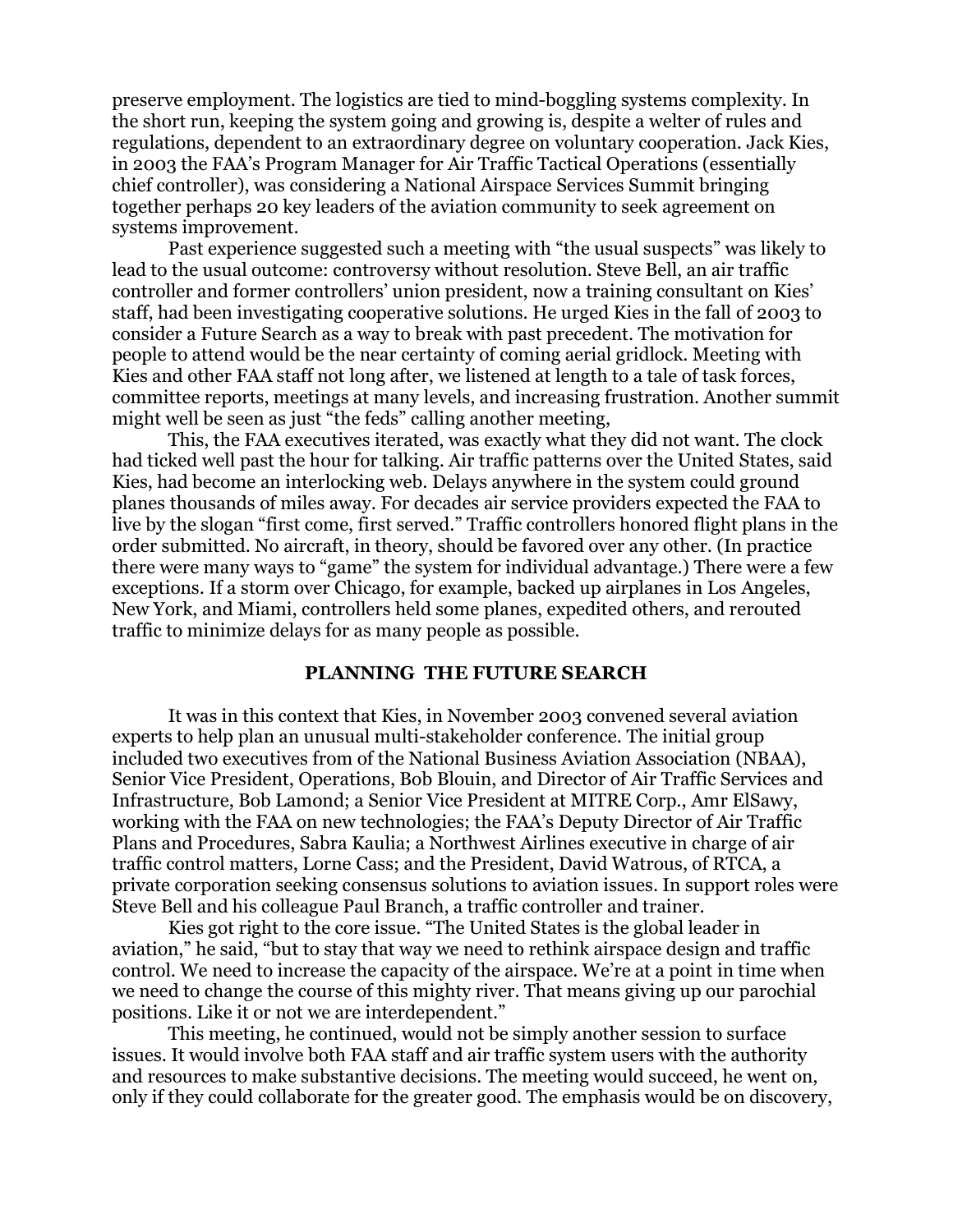not argument. Could airspace users agree upon a set of "minimum critical specifications" to avoid gridlock? In short, would they be willing to seek common ground?

This was a startling proposition for executives accustomed to the politics of airspace management. All agreed there was a problem that required substantial participation by diverse airways users. How many and who they should be were not so obvious. There was considerable skepticism that any meeting design was equal to the treacherous crosswinds of aviation controversies.

For us, the question was not about finding common ground, which we were confident could be done. Rather, we wondered about our ability to adapt Future Search, which we had aggressively maintained was not a problem-solving process, to short term problems. In conversations with Bell and Branch, we got a blinding flash of the obvious. Though Future Search asks people to imagine planning 5 to 20 years into the future, the outcomes are usually immediate action on critical issues. We decided not to alter our generic meeting design. We would look at the system's past, present, and future as a necessary precondition for acting on common ground.

It took two all day meetings to work through the implications. The planners decided that the title had to instantly capture the attention of the aviation community to the urgency of the problem. After more than an hour of brainstorming, they settled on "Growth Without Gridlock: Systems Operations in the 21st Century." Next the planners spent some hours listing possible participants, settling at last on 92 stakeholders national and regional airlines, freight carriers, private, business and military flyers, technical organizations, consultants, unions, FAA staff, and other government officials.

In their second meeting the planning group was joined by Russell Chew, former operations head at American Airlines, now the first Chief Operating Officer of the newlycreated Air Traffic Organization (ATO) that combined FAA's air traffic operations under a single head. Chew had determined to create a professionally-managed, economicallysound, data-driven system, emphasizing safety and customer service.

Chew, like all the others, had no Future Search experience. He acknowledged that no ideal way existed to head off what Kies anticipated would be a long, hot, delay-ridden summer. He accepted on faith that with the "whole system in the room" new actions might be possible. He would put his credibility on the line to get key airline executives in the room for three days. Still, he had no illusions. The event was a gamble. Chew's boss, Marion Blakey, FAA Administrator, chief executive of the 46,000-person agency, had called for the effort to begin with. Now she agreed to lend her support to the new format, to kick off the conference and to be present for the action plans. Chew and Kies had full authority to act on operating proposals that emerged.

### **THE MEETING**

Some 60 stakeholders showed up, a good cross-section of invitees. All had been to endless meetings. Few had experience with large-group interactive dialogue. Chew was concerned. "I promised people that this would be a meaningful use of their time," he told us. "If we see that we're not going in that direction, I want to let them go home." As great believers in ending meetings that go nowhere, we found Chew's orientation reassuring.

Administrator Marion Blakey opened by noting this was the first time ever for the FAA to bring in diverse customers to challenge the status quo, identify priorities, and to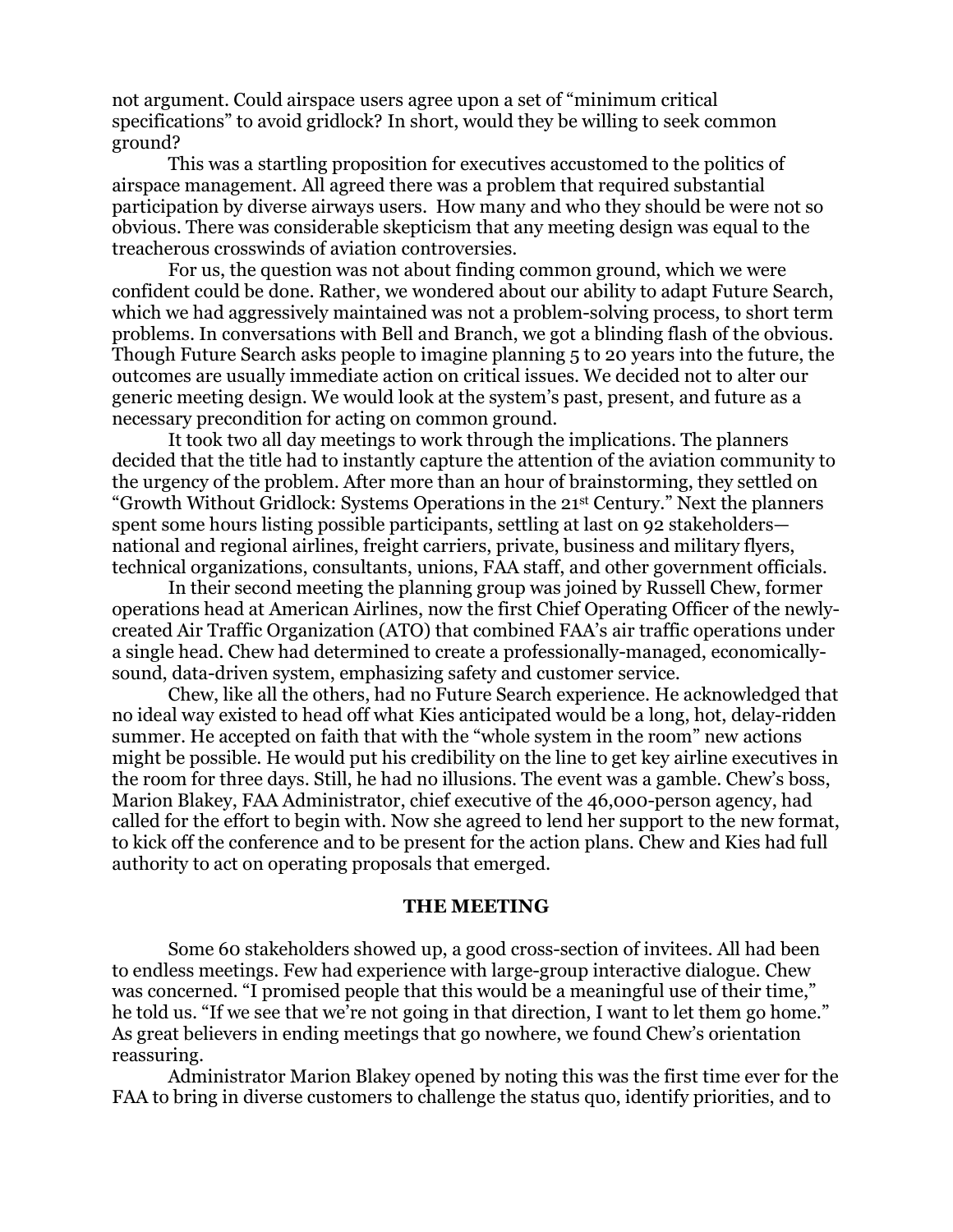develop new collaborative strategies. Russell Chew challenged participants to address gridlock and capacity growth over the next 25 years as economic concerns, not simply operational issues. FAA costs were expected to exceed revenue, and the Aviation and Airport Trust Fund was dramatically declining. Merely "throwing money" at the current air traffic system would not solve the problem, for the money was not available. He urged conference participants to accept responsibility for collaborative decisions and take action now.

Jack Kies presented a startling two-minute computer simulation of traffic density on the busiest day of 2003 compared to forecasts for 2020. He showed how limited gridlock already present in the system would increase in the future. He was looking, he said, for system strategies that maximized existing resources. "We need to look at ourselves to see the solutions to the problems."

We briefly described how we would proceed. The agenda consisted of five segments requiring a half day, a full day, and a half day. People would pool their experiences of the past and present, dramatize their desired futures, assess their common ground, and decide what, if anything, they wished to do. The main method was dialogue in small groups and among the whole group. We made three points crucial to Future Search. First, we would do no problem-solving until all issues—global and systemic--had been explored by everyone. Second, we considered conflicts and past problems information, not action items. Third, participants would manage their own small groups, reach their own conclusions, and do their own analysis and summaries.

No one need change their minds for this process to succeed. We were looking for common ground that already existed. We also pointed out that people learn in different ways so we would be patient if everybody was not always at the same place. Indeed, having worked in many cultures, we knew that if people did not fight or run away, their anxiety about differences and confusion over what was going on would lead to greater clarity.

### **The Past**

To review the past, we asked that people write key points on three long "time lines" on the wall covering the last 30 years: Personal, Global, Air Traffic System. The purpose was to get diverse people into a shared context that included everyone's experiences. Each of eight groups, all consisting of diverse stakeholders, was assigned a timeline to study. Each was to present a brief story and their understanding of what the story meant for the work to be done here. Observing the *Personal* time line, one group noted that most people in the room had at least 30 years in aviation and brought a diversity of operational experience. "We're skeptical of change – but we're also in leadership roles and can't pass the buck any longer." A second group reaffirmed their commitment, ownership and accountability for the future of aviation. "If we don't have it," they asked, "who does? "

From the *Global* time line, groups noted 30 year trends toward globalization, advanced technology, and higher security concerns, cyclical conflicts and fluctuating fuel costs—a more complex world, harder to predict. From the *Air Traffic System* time line, groups observed that competition had increased along with consumer demand. They highlighted industry de-regulation, "hub & spoke" operations, low-cost carriers, route congestion, bankruptcies, mergers, and alliances for "code sharing." They acknowledged the centrality of collaboration, and also its paradoxes.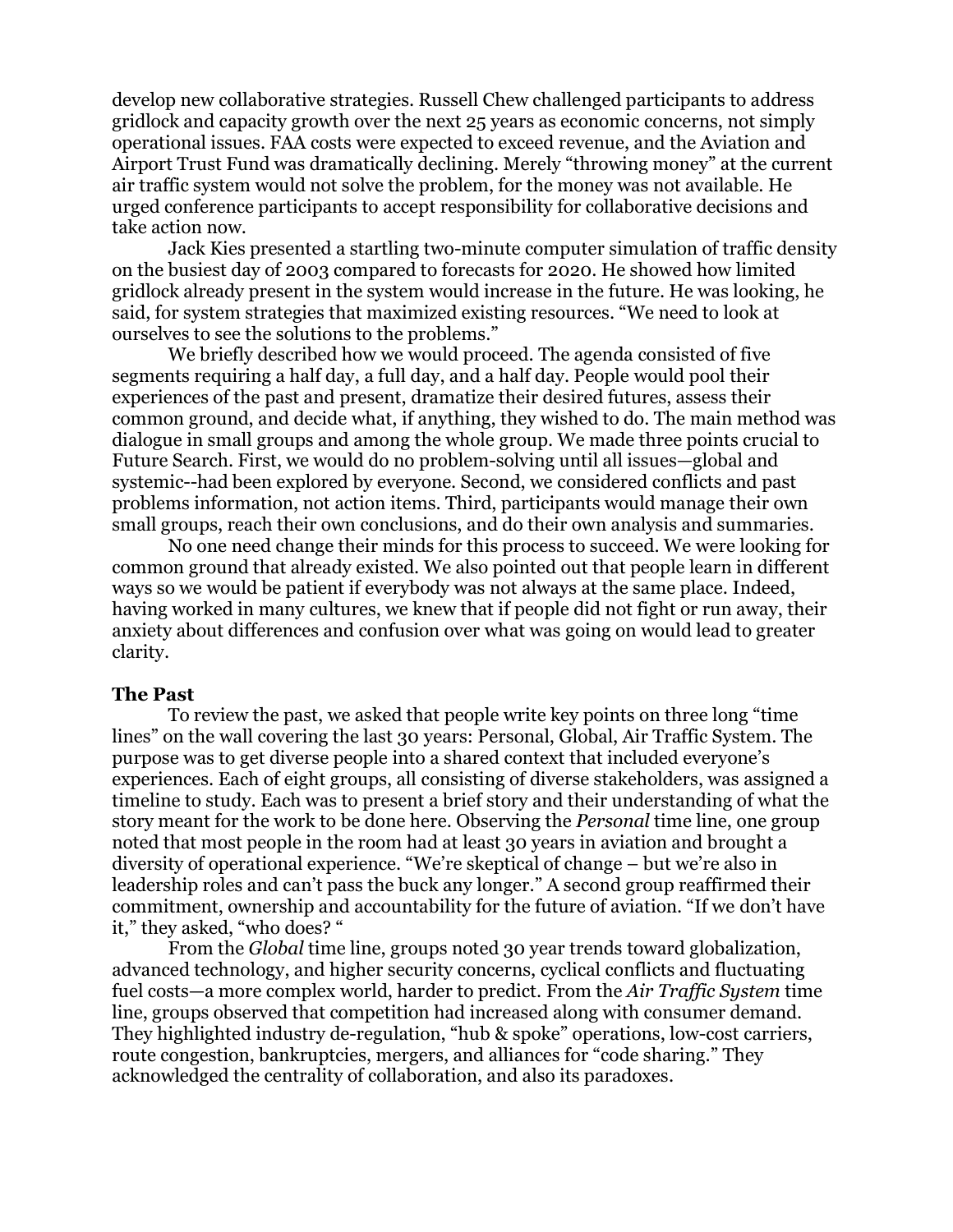### **The Present**

Next, participants were invited to identify present trends that affect Air Traffic Operations. Recorders wrote these on a 6-foot by 12-foot "mind map." The whole group faced the map, one person speaking at a time so that all could see and hear the relevant trends. Nobody could say that an issue was "left out" unless every person chose to overlook it. The map made possible a feat hard to accomplish in large groups—getting everybody talking about the *same* world, one including all perceptions. Thus 60 people quickly developed a rich portrait of a world in flux, one that no single person could detail alone.

To help focus their conversations, people were asked before breaking to place colored dots on those trends they believed ought to be addressed next day. This was NOT a priority-setting exercise. The dots (each stakeholder group had its own color) provided visual information about concerns. Participants put most of their dots on 11 trends. A major one was shrinking budgets. Against this was the increase in demand for services, fueled in part by the rise of regional jets. Another was increasing use of RNAV, a navigational system that allows each aircraft to fly its own course independent of ground navigation aids. Many groups noted congested skies and airport delays. Moreover, people noted a decades-old institutional resistance to change that many doubted could be changed.

We have found that such issues can be related to one another. So we asked stakeholder groups to make their own maps showing the connections among the key trends of greatest concern to them. In addition, they were to note what *they* were doing now about these trends, and what they were *not* doing and wanted to do. This provided clues—unavailable until now--about all other stakeholders' hopes, fears, and commitments. It's hard to summarize the detailed observations of nine stakeholder groups. One striking pattern was linking technological changes to systemic social issues.

Many groups cited demand exceeding capacity, not easily addressed because of system inertia. Another group added that "the challenge we must learn to meet is how to integrate conflicting viewpoints. How do we move from the status quo of 'muddling along' to assuming an objective long-term viewpoint?" All observed that the march of technology and consumer demand made the future increasingly unpredictable. The group including private, business and military flyers, with the largest fleets of high technology aircraft, made the point that the airlines were not the only ones competing for airspace.

Several groups acknowledged the importance of good labor relations—the many unions involved in aviation—as critical to a well-functioning system. The conversations ranged across every level of concern. Some stakeholders, conversant with the politics and economics of air travel, had little understanding of the system's technical complexity. Others patiently sought to explain. Still others fidgeted in their chairs at talk that seemed to go everywhere and nowhere at once.

Soon, though, a coherent story emerged. Air travel declined after September 11, 2001, but by early 2004 had returned almost to previous levels. Consumer demand would soon exceed the system's capacity, and the summer of 2004 could be the worst yet. The last four years had produced some responsive changes. CDM (Collaborative Decision-Making, a joint industry/government traffic management initiative) had been helpful, but it had not increased en-route capacity. Even with funding, many busy airports could not add runways. What most people saw as essential to the future was something few had yet been able to do: problem-solve in a spirit of collaboration and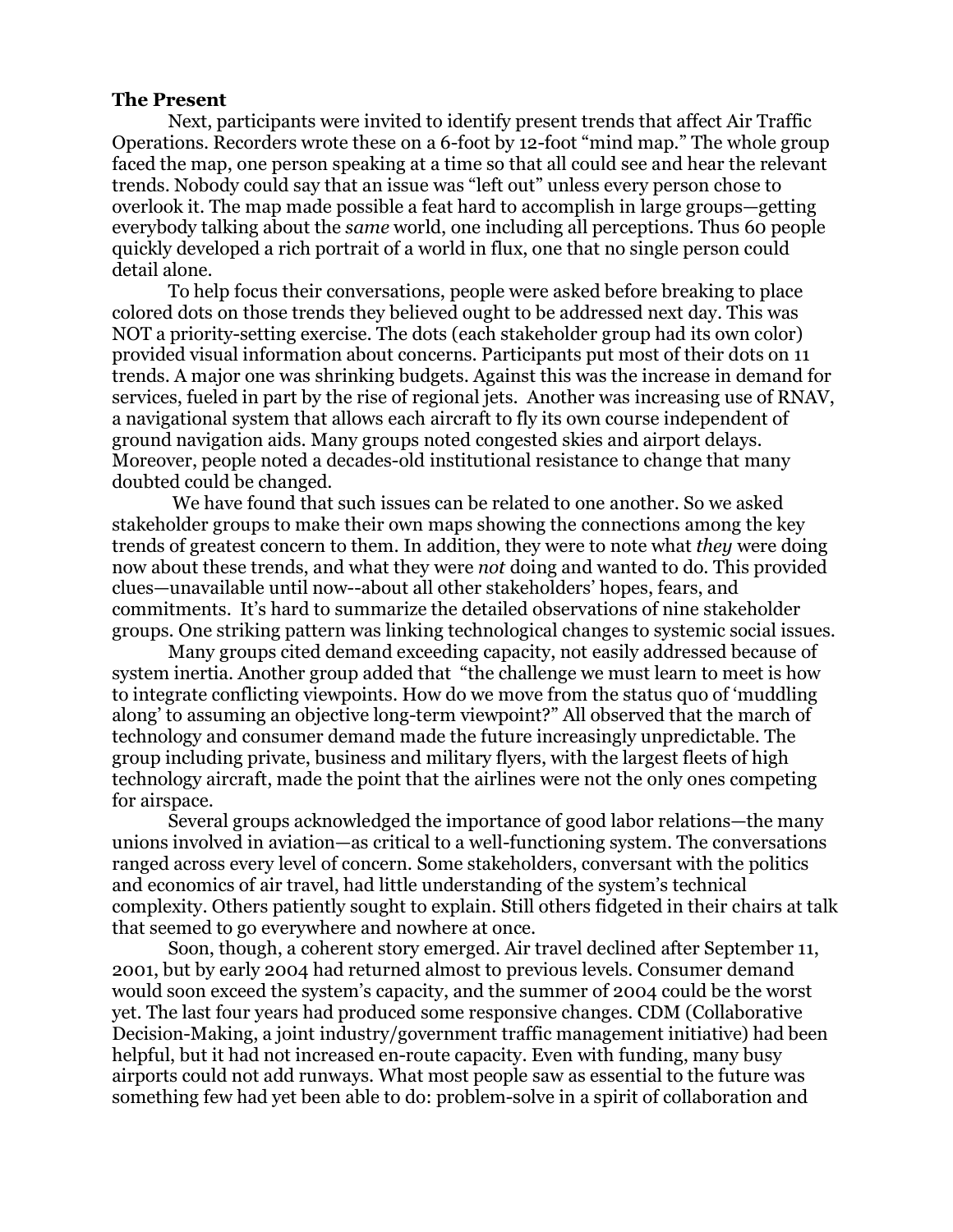interdependent support from all stakeholders. This was a political as well as pragmatic imperative.

Said one executive, "It is time to demonstrate together to Congress and the public that the FAA and the industry as a whole will produce as promised, will be prudent and productive with funding, and be responsible to consumers."

# **Prouds and Sorries**

We now asked people to take responsibility for their concerns. What were they proudest of in their own behavior and what were they sorriest about? The purpose was to help people own up without blaming or breast-beating, reducing defensiveness and enabling greater objectivity and mutual acceptance. In response, stakeholders validated justifiable pride in their emphasis on safety, training, and crisis management. On the sorry line, many acknowledged without acrimony several sensitive themes. Groups admitted their own tendency toward "finger pointing," difficulty in collaborating, seeking to maximize personal advantage at the expense of the common good, and difficulties in allocating shrinking resources. The FAA directors summed up an emerging theme when they owned up to "parochialism and turf protection – internally and externally."

The dialogue that followed these reports proved to be a pivot point for the conference. People had given frequent lip-service to cooperation. Now, its many paradoxes when practiced by competitors became manifest. You could feel the electricity crackle as people began voluntarily to soften adversarial positions. One participant, viewing ruefully his "marginally omnipotent" perspective, said he had learned so much from those who were willing to share and that he came to realize how little he knew about the whole.

Several others talked of what they had learned:

"A review of the last 30 years reveals so many events and circumstances that no one would have been able to predict--weather, labor strikes and bankruptcies all the way to the tragic events of September 11, 2001. As we look ahead, we must work toward the collaborative design of a system that is supremely flexible and responsive to ambiguity, uncertainty and unpredictability."

"In years past we each had the luxury of taking a parochial perspective that was self-serving. As an industry those days are behind us. We must recognize our interdependence, and then design, embrace and implement the actions to support our joint mission."

"Simply, 'throwing money' at our current concerns or assuming that our solutions will come solely through technology would be erroneous."

Or, as one airline executive summed it up, "We have got to be willing to share the pain!"

# **Dramatizing the Future**

Participants returned to the diverse groups in which they had worked on Day One. They were asked to put themselves six years in the future and imagine an Air Traffic Operations system that would (a) be technically feasible, (b) benefit society, and (c) be personally motivating. "Today is March 3, 2010. Imagine that you have created a system as gridlock-free as you can make it. You have a set of responsive operating norms and agreed-upon procedures for making changes when necessary. Describe this, and identify what actions you took in the summer of 2004 that got you on the right path."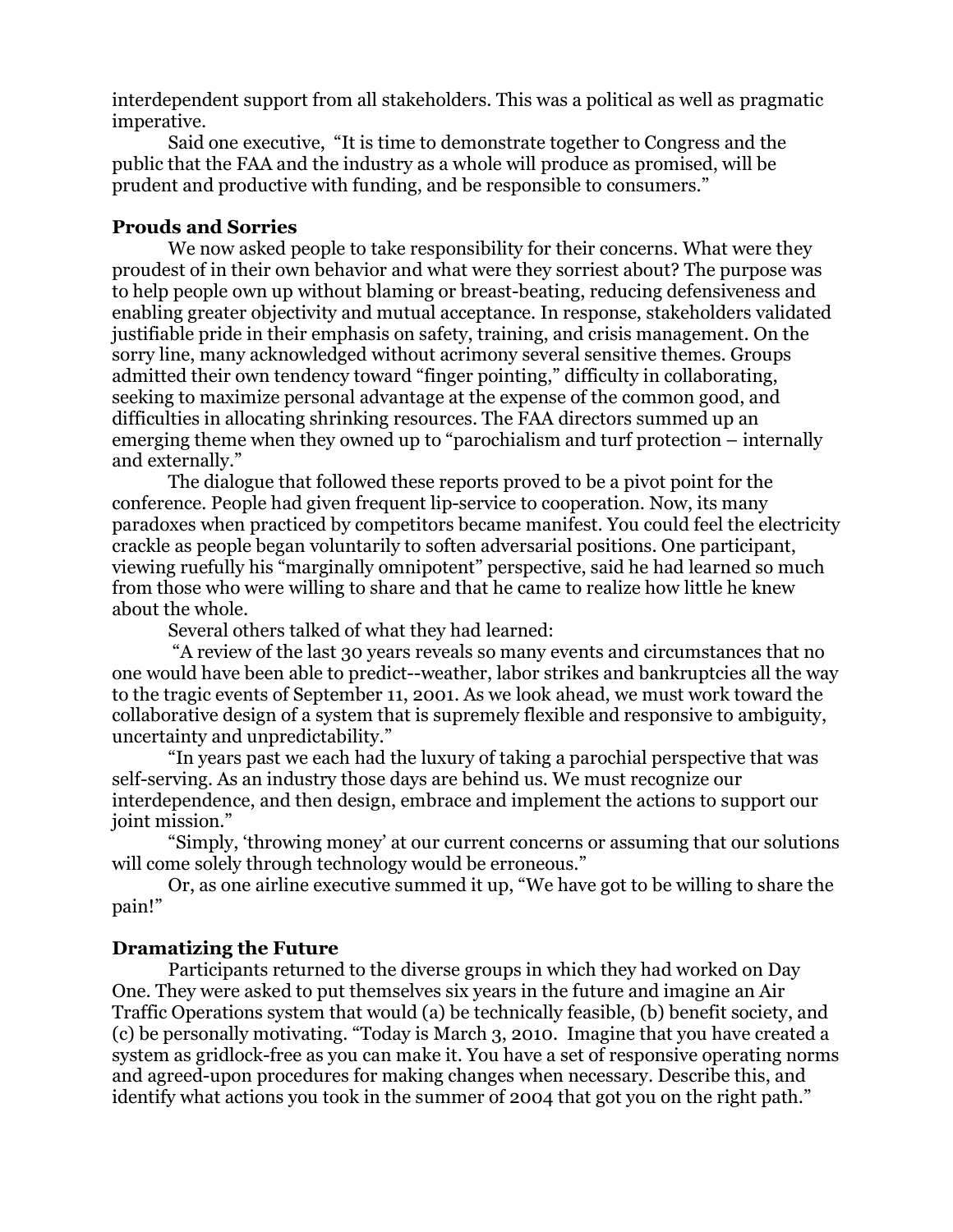There were eight scenarios with many common features. One group, for example, offered a graphic showing the net benefits of saving time by seeing the air traffic system as a whole--one plane takes a delay to save another plane a longer delay, based on trust in the system for reliability and predictability. "Express lanes" in the sky have been implemented when demand exceeds capacity to help free up airways and speed traffic.

People imagined that the big obstacle back in 2004 was lack of collaboration. After the Future Search, went this scenario, they agreed to common objectives and measurements and were able to control costs, increase revenue, and put in place needed technology and training. Barriers were overcome by providing incentives to users, educating one another on positive impacts of sharing burdens, using technology to improve collaboration. Organizational stability grew from not counter-lobbying against one another's interests, instead using more transparent financial reporting, improved labor relations, and collaboration to address capacity-demand imbalances. One group proposed a new acronym, CCCA: "Constructive Collaborative Communication Among Stakeholders for 'Systems Thinking'."

# **Finding Common Ground**

Now people were asked to sit again in mixed groups and write down what they believed was common ground for every person present. Each group posted its items on one wall and people moved paper strips around until all related issues were grouped together. The following key clusters emerged:

- Further developing System-Wide Information Management (SWIM) and on-going information exchange among system users.
- A daily reporting system (using a 10 a.m. conference call among airspace users and FAA staff, that had been disregarded by many).
- Broadening and deepening the existing Collaborative Decision-Making Process (CDM).
- System wide efforts to get all aircraft to declare "early intent," giving traffic managers advance warning of demands on the system.
- A cooperative effort to eliminate "gaming," the common practice of finding loopholes in the system to benefit your own flight.
- Increasing capacity where needed on a daily basis, through policies and technologies that FAA would implement with cooperation from other users. This included a fair process for allocating capacity when actual demand exceeded projected capacity.
- Modifying "on-demand first come, first served" practices to improve traffic flow and avoid extreme delays.
- Creating "express lanes" where demand and capacity required them.

The list differed in detail, though not in spirit, from the common ground we had seen many times before. It iterated deeply held values--stakeholder collaboration, a wish to create more user equity, valuing diverse views, participative problem-solving, "transparent" governance, and economic responsibility.

This discussion would not be complete without a nod toward "financing" on the "not agreed" list. All could accept Chew's data showing that the system was in dire financial shape. What they could not agree on was an equitable funding policy. The business and private flyers believed that they were already paying their fair share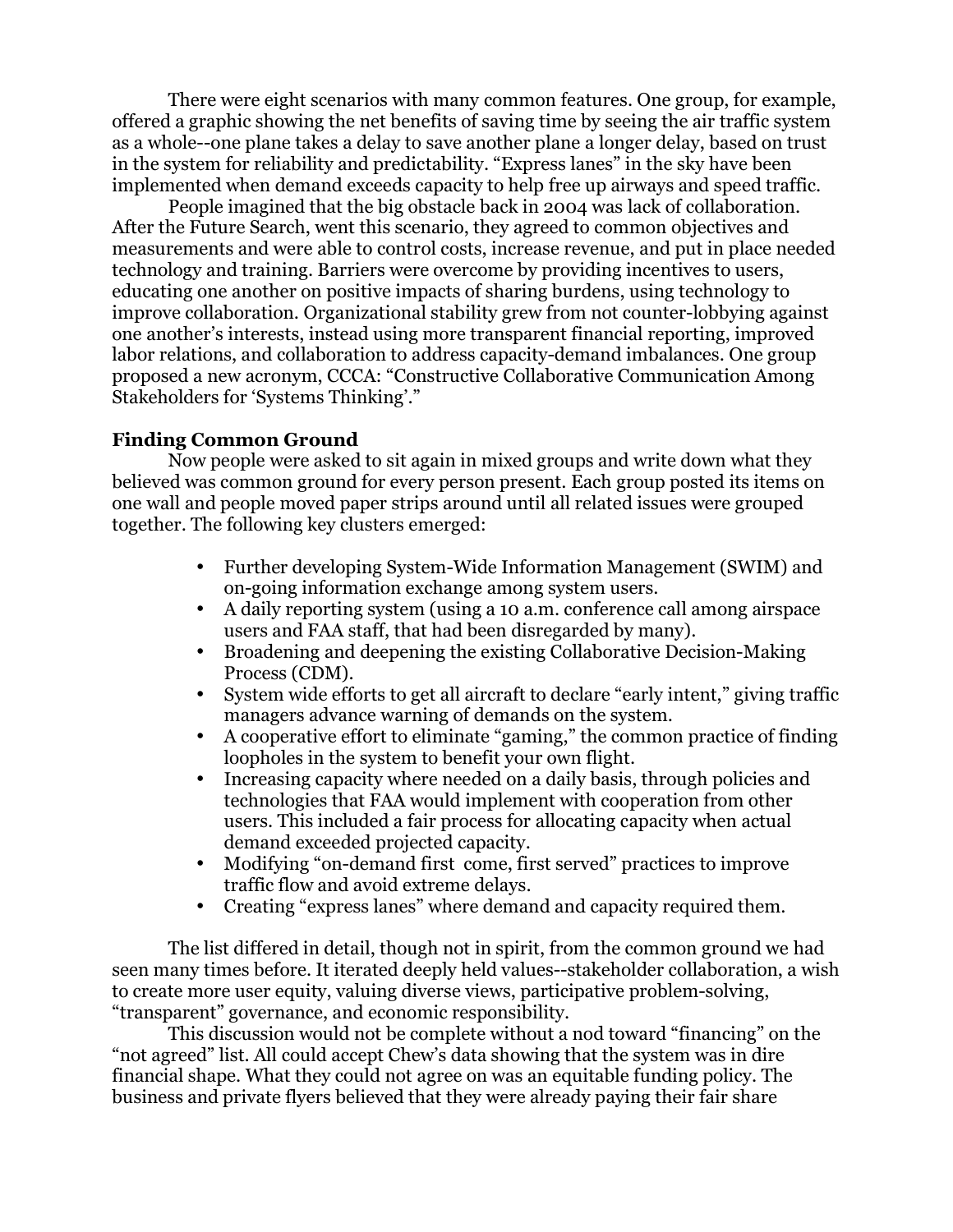through fuel taxes. The airlines argued that airline ticket taxes paid most of the price tag for air traffic control. This issue, all agreed, would take a lot more work.

Perhaps the central insight of Growth Without Gridlock was that the United States air traffic system, with 20 control centers, thousands of airborne craft, hundreds of airports, and tens of thousands of individual daily decisions, was an indivisible entity. Optimizing the whole would require a great deal of understanding from those asked to accept small delays for the sake of the greater good. In a few hours of dialogue, Jack Kies' personal aspiration had spiraled into a pledge by diverse system users.

Indeed, Air Traffic Organization CEO Russell Chew, hardly trusting this turn of events, felt obliged to test people's commitment at the end of the second day. He asked the group whether they would act on their insights. "I don't want to waste anybody's time," he said. "You don't have to come back tomorrow if you don't intend to do something." Nobody said a word. Growth Without Gridlock had landed at a destination never before reached by the nation's flyers: the pain would be shared.

### **Action Planning**

It was with this stark realization that people undertook action planning on the third morning. Participants were asked to select common ground themes to translate into policies, programs, procedures, and structures. Five voluntary groups formed. One wrote an overall vision statement affirming the centrality of stakeholder involvement in ameliorating problems of system capacity and financing. Another wrote a "long term vision" supporting the FAA's shift toward a business-like entity "based on sound economic principles." They affirmed the intent to grow the system by using technology where possible and by new procedures where constraints existed. They called for performance-based standards and measurements, priority to high tech aircraft, improving the forecasting of demand, and upgrading of airports. Members agreed to join in educating Congress and the public on air traffic challenges.

A historic breakthrough occurred when one of the airline executives said he was ready to work with Jack Kies in tackling the "first-come, first-served" norm if certain others, whom he named, would participate. He was joined by 21 others--private and business flyers, airlines large and small, senior FAA executives--the largest action planning group we had ever seen. No one sat. For an hour and a half they stood around a flip chart exploring with single-minded focus what changes they would be willing to make *immediately* to this complex, immovable system.

At length the group proposed an unprecedented "System Access Plan" enabling the FAA to relieve congestion daily based on data from the whole system. All flyers would accept short delays and longer routes when this made the overall system work better. The system would be implemented on a trial basis within three weeks. Review would take place daily in the 10 a.m. phone call between the FAA Command Center and the users.

The group also recommended that an "Express Lane" strategy be invoked when any airport experienced a 90 minute delay. In such a plan 15 or 20 aircraft at many smaller airports might be delayed 5 or 10 minutes to open up "holes" in the air traffic flow for hubs with long delays. That way FAA controllers could "flush" congested airports rather than indefinitely hold planes on the ground. More—a vindication for business and private flyers—the policies would apply equally to airports large and small and to planes regardless of capacity.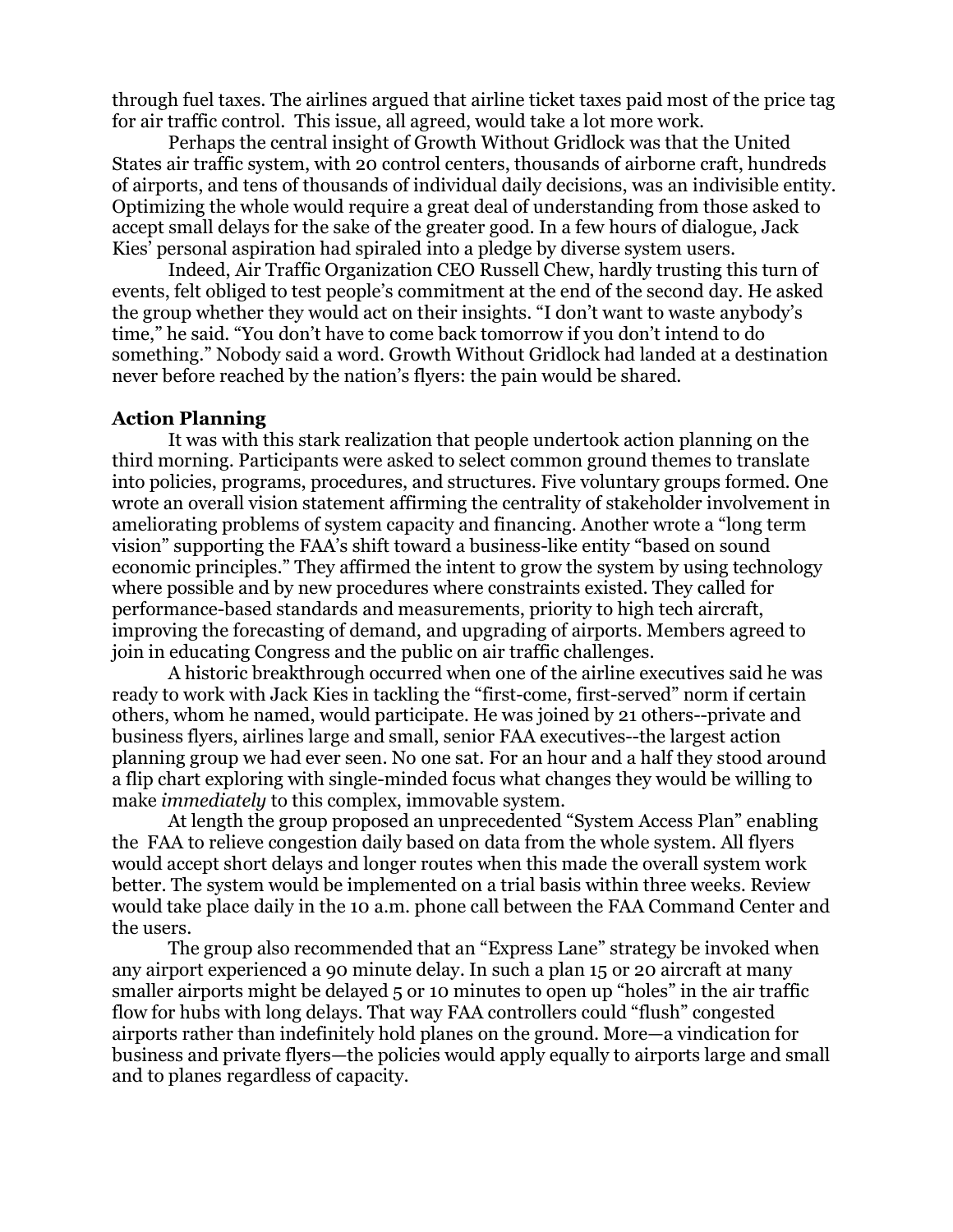Another group worked out—for the long future--limited conditions under which pilots with the right technology might maintain their own separation rather than have ground controllers do it. Such a plan would hinge on industry and public acceptance and might take years to implement.

Each group read its statements and plans aloud. They were confirmed by all stakeholders. Now a microphone was passed around the room for people to say a few words about what they personally planned to do. Many spoke of closing the door on parochial attitudes of the past, now realizing they were part of one system. Numerous others committed to follow-up, communicate, prepare, educate and support the agreements with their own organizations.

At this point, a senior FAA executive, with years of experience in conflicted meetings, took the microphone again. *"*I was having breakfast this morning with some of you," he said, "and I thought to myself that we had been at this for a day-and-a-half. I had my fingers crossed that somehow in the next couple of hours we would come up with something on which we agreed. I thought we would need a miracle... Not a MIRACLE miracle, just a small enough miracle to have this broad customer base really find some common ground and align ourselves to start doing things differently.'" He paused for breath. "I think perhaps a miracle did pop out. With these commitments, we ARE doing something different. This is a huge step for the aviation community!"

The conference had by then been in session a total of 18 hours.

At the end Russell Chew thanked participants for their contributions. He noted that a report would be distributed to all within a few days. Marion Blakey, who had rejoined the group, said how much she appreciated the commitments to immediate action in 2004, and to critical long-term principles. She would address issues that needed to be tackled in other parts of the FAA. She also committed to engaging with Congress and the Administration to ensure resources to support the work. At a press conference afterwards, Administrator Blakey said, "Air travelers may experience more short delays but fewer long ones. The plan, if it works, should reduce the total amount of time that all flights are delayed because of bad weather or crowded airspace." She added, "it's not just a question of redistributing the pain, it's a question of lessening the pain for everyone."

#### **REFLECTIONS**

For years we have thought of Future Search as a way of creating a values-based "strategic umbrella," making possible short term planning against a backdrop of desired future scenarios. The FAA meeting presented a more complex situation than usual. Experts, committees, task forces and technical teams had worked for years on ideal systems for the national airspace. Future scenarios abounded. What troubled most of the actors was what to do in the short run.

This meeting, like every other we have done, had to be viewed as an experiment. None of us had been to this place before. Still, we were not flying blind. We had reason to be optimistic that a new kind of summit, based on Future Search principles, would lead to new outcomes. Having the "whole system in the room"—people with authority, expertise, information, resources and need—had been proven repeatedly to lead to action when people realized they could no longer point fingers except at themselves.

We also had faith in using differentiation-integration (D-I) theory as a way of managing both the meeting's structure and process. Having people differentiate their views in *stakeholder* groups AND integrate their values and aspirations in *diverse*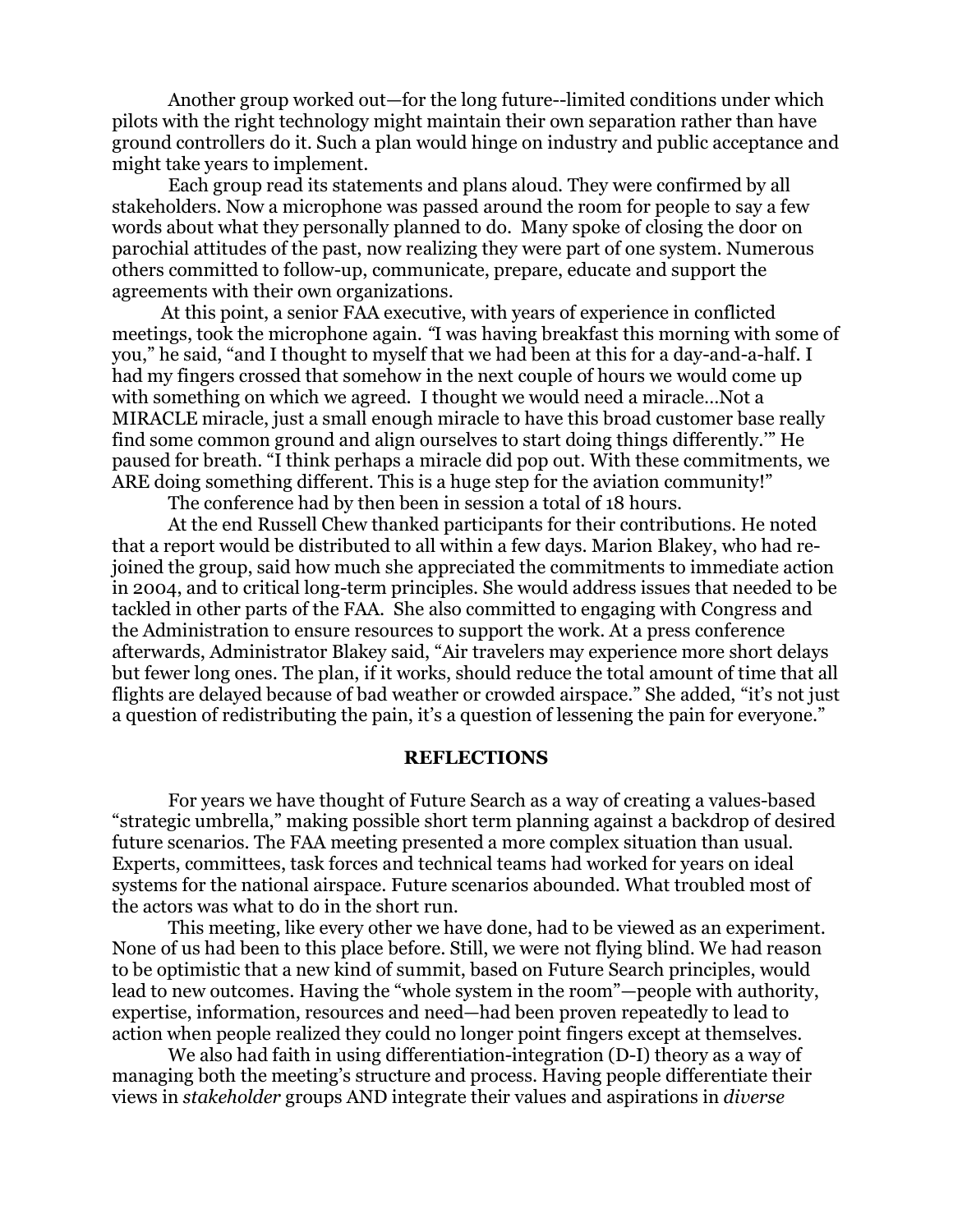groups guarantees they will take a spectrum of views into account. As stakeholder groups highlight their concerns, they sharpen rather than blur their differences. Paradoxically, they also reveal uncharted common ground. Many groups discover differences amid apparent sameness and similarities among ostensible differences. People develop a more balanced view of "reality." Integrated solutions become more feasible.

Making conflict a matter of information, not action, enables people to find and act on common ground *that already exists.* This may not always be obvious. Common ground is not the same as pressuring people to go along with the majority in a gesture toward harmony. We seek *real,* not reluctant, alignment. People cannot discover how much they already agree upon when they spend up to 80 per cent of their time trying to reconcile views on a few problematic issues. We are quite willing to put even a majority position on the "not agreed" list if anyone dissents. That list will not be "worked" unless some people choose to do it at the end while most others are working the common ground.

In a common ground dialogue people also discover improbable allies. Sometimes conflicts dissolve when they are found to be based on false assumptions and predictions. Pilots and passengers experience only a fraction of the air traffic system--what happens to the airplane they happen to be in. Observers in the FAA's Virginia Command Center can see on one wall every plane in U.S. airspace under traffic control—thousands of points of light. While even a very large group cannot see it all, people can educate one another to system aspects hereto unknown, giving each an understanding of the whole none had at the start.

Beyond understanding, there is the centrality of *interdependence* if joint action is desired. Most "failures" of collaborative methods can be traced to imposing them upon people who see no need for working in harness. In the aviation community, the web of relationships and the requisite cooperation became quickly manifest when the "whole system" was in one room rather than in far flung offices, cockpits, and control centers. Under these conditions, "sharing the pain" began to look like a better strategy than sharing the gridlock.

We also know that if people won't make the shift toward greater cooperation, we can't make it happen for them. All we can do is offer opportunities they never had before. No group methods so far discovered are equal to the task of reorganizing systems as complex as this one. Yet, the repeated use of such methods surely can ease the traumas of relentless growth and technological change.

A year after the conference we talked to several participants who said Growth Without Gridlock had been a breakthrough meeting. The core agreements--dropping the first-come, first-served policy, and the 90-minute "flush" combined with "express lanes"--were meaningful steps. The summer of 2004 saw fewer delays than anticipated. The aviation community learned that with simultaneous access to one another members could cooperate for mutual benefit.

More, they recognized that in a world of ever more crowded skies, no alternatives to cooperation existed. Many hoped they would have follow-up meetings to build on the progress so far made. "There were no guarantees," wrote Bob Lamond, of the National Business Aviation Association, in a report to his members. "But the participants agreed to take a risk…to put parochial positions behind for the good of the entire community. Growth Without Gridlock was a one-of-a-kind event."